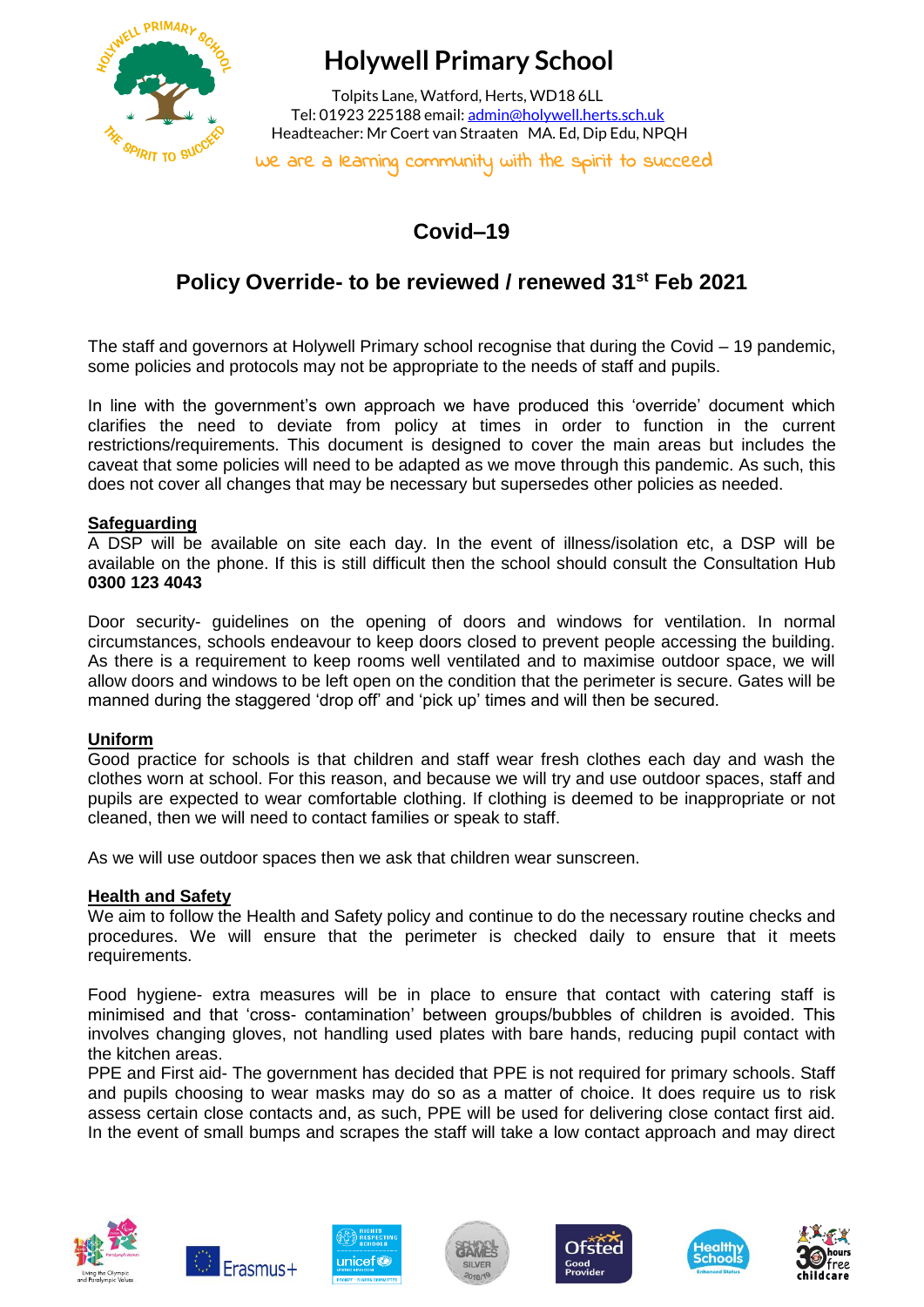a child to wipe a scratch and apply their own plaster. Staff will keep a first aid record sheet in each group/bubble to record any first aid incidents. Head bumps will still be notified to parents.

Food technology- in line with the aim of reducing the risk of contamination, food technology will not be part of the curriculum until further notice.

Outdoor learning- all activities should be risk assessed. Staff are directed to avoid 'riskier' outdoor activities to reduce the need for first aid etc.

#### **Cleaning and hygiene**

The school is operating a slightly shorter day to allow for classrooms to be cleared before cleaners start cleaning the rooms and surrounding areas. Staff will need to wait until pupils have left before they can move around the room to collect chromebooks (a chromebook will be allocated to each pupil to use each day) collect books and materials, clean any of these before putting them away. Staff will then need to prepare materials for the following day as they cannot all use central areas and stock rooms at the same time.

Staff have been provided with generous supplies of antibac wipes and sanitiser for 'on the go' cleaning.

Toilets are marked and allocated for each group/bubble to reduce cross contamination.

### **Curriculum**

The government guidance asks schools to decide on their curriculum during this period. Staff will use our curriculum plans as a guide but are encouraged to do more art and pastoral support during a partial opening of the school. Outside learning is also encouraged in government guidelines.

Adaptations to the structure of lessons will be mindful of the need to reduce contact or room 'overload.' This means that some children might rotate activities rather than all sitting together at once.

Children will complete all of their work in one exercise book to avoid too much movement around classrooms and too much clutter on tables.

#### **Marking and feedback**

Due to the need to avoid contact with pupils or with items used, staff will give verbal feedback during lessons. They cannot move around the room so some feedback will be given in front of other children. Staff will aim to be mindful of sensitivities here.

Books will not be marked in a conventional way and teacher will complete a weekly summary sheet for English and Maths that identify the strengths and weaknesses in learning.

#### **Materials brought in from home**

Children are asked not to bring too much in from home. Learning kits will be provided to each pupil. A water bottle (clean each day) and a packed lunch where needed. School books will not be sent home.

#### **Parents and Visitors on Site**

Parents are not permitted on site at present. The only exception is for the main reception, parents visiting the main reception may only enter 1 adult at a time and must adhere to the guidance.

Children being dropped off at school must be left at the designated point and are asked to not wait around too much.

Children must be collected from school to ensure that social distancing measures are managed by parents. We aim to stop mixing between groups/bubbles.

If staff need to contact you then they will do so by phone or email. If you wish to contact the teacher then please email or call the school to leave a message. Teaching staff cannot respond to emails during the teaching day.

### **Social Distancing**

Children and staff are expected to follow the two metre distancing expectation where possible and will be reminded of this regularly.

Tables in classes are spaced out according to this guidance. Each group of children has outside areas marked out to keep groups apart. There will be no drawing of boxes for children to sit within. Where social/physical distancing may not be maintained then staff may choose to wear masks/gloves provided by the school.